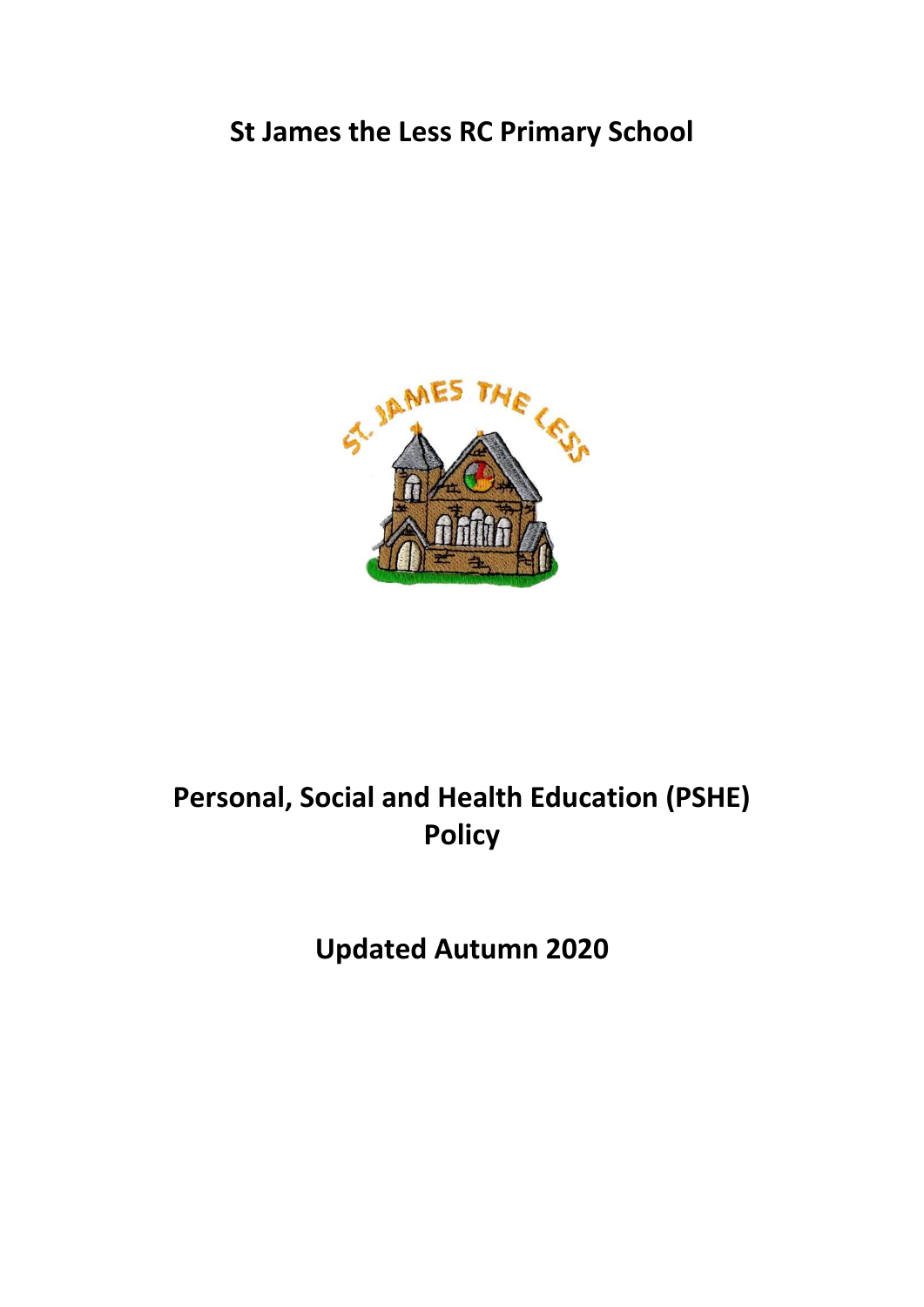

This policy has been written to ensure we are meeting the requirements of the National Curriculum 2014, which requires that provision is made for Personal, Social and Health Education (PSHE).

The Catholic ethos of the school supports PSHE through an understanding and an appreciation of what it means to be a positive and involved member of the community.

This policy links closely with school polices on:

- Personal Safety
- Drugs Education
- Relationships and Sex Education
- Science
- Collective Worship
- **Behaviour**
- **Bullying**
- Equal Opportunities
- Confidentiality Policy
- RE

#### **1 Aims and objectives**

1.1 Personal, social and health education (PSHE) enables children to become healthy, independent and responsible members of society. We encourage our pupils to play a positive role in contributing to the life of the school and the wider community. In so doing, we help develop their sense of self worth. We teach them how society is organised and governed. We ensure that they experience the process of democracy in school through the school council. We teach them about rights and responsibilities. They learn to appreciate what it means to be a positive member of a diverse multicultural society.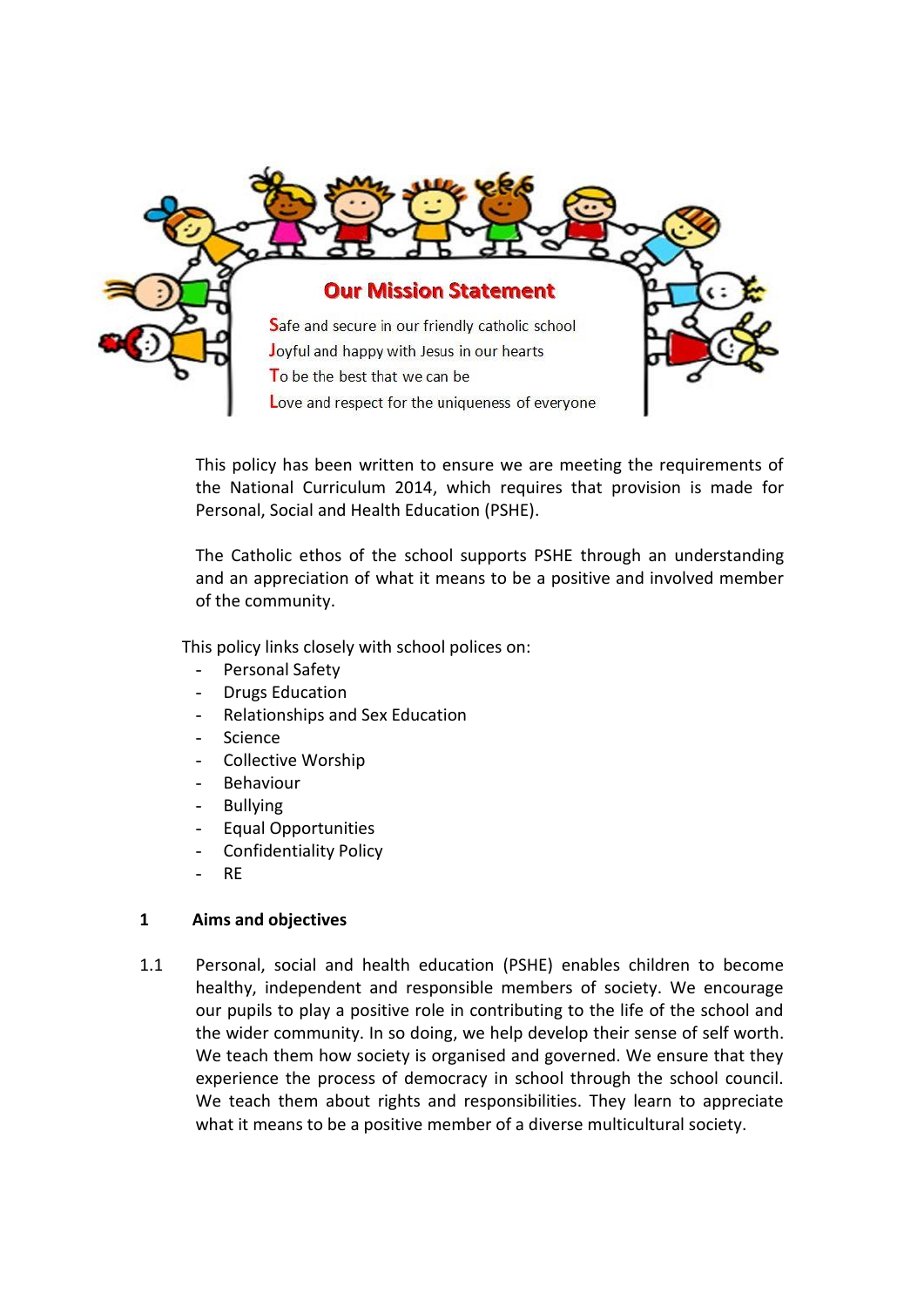- 1.2 The five British Values, which include the rule of law, democracy, individual liberty, tolerance of other faiths and beliefs and mutual respect, underpin everything that we do at St James the Less. We help children to become positive citizens and we teach them the importance of these values in our society.
- 1.3 Pupils learn how to be an active member of our diverse society in a variety of ways. Pupils are taught the importance of diversity through PSHE and where possible other subjects such as History, RE and English.
- 1.4 The aims of personal, social and health education are to enable the children to:
	- know and understand what constitutes a healthy lifestyle;
	- be aware of safety issues;
	- understand what makes for good relationships with others;
	- have respect for others;
	- be independent and responsible members of the school community;
	- promote the five British Values
	- be positive and active members of a democratic society;
	- develop self-confidence and self-esteem, and make informed choices regarding personal and social issues;
	- develop good relationships with other members of the school and the wider community.
	- be a positive and active member of a diverse society

### **2 Teaching and learning style**

- 2.1 We use a range of teaching and learning styles. We place an emphasis on active learning by including the children in discussions, investigations and problemsolving activities. We encourage the children to take part in a range of practical activities that promote active citizenship, e.g. charity fundraising, the planning of school special events such as an assembly or involvement in an activity to help other individuals or groups less fortunate than themselves. We organise classes in such a way that pupils are able to participate in discussion to resolve conflicts or set agreed classroom rules of behaviour.
- 2.2 PSHE units can be taught discreetly or within other subject areas.

We offer children the opportunity to hear visiting speakers, such as health workers, police, and representatives from the local church, whom we invite into the school to talk about their role in creating a positive and supportive local community.

- 2.3 We have theme weeks throughout the year where we will teach different aspects of the PSHE curriculum.
- 2.4 The School Council impacts heavily on school life.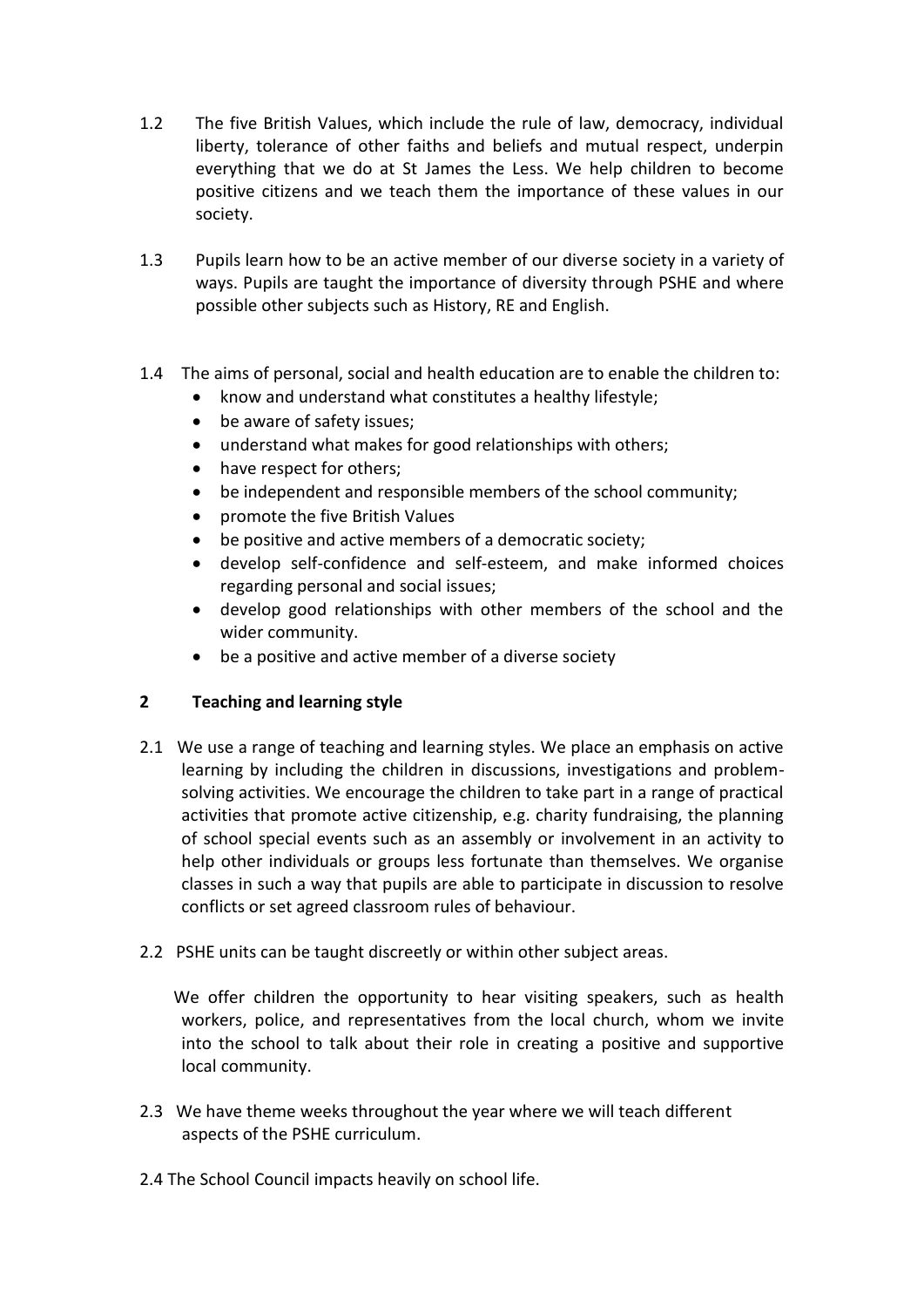#### **3 PSHE Curriculum Planning**

- **3.1** Our school uses the PSHE Association as the basis for its curriculum planning.
- **3.2** Each half term, PSHE units are included in topic plans and wherever possible they are linked to the overall theme.
- 3.3 We teach PSHE in a variety of ways. These include circle time, role play, discussion etc. It can be taught as a discrete subject but there are opportunities to link units with other subjects such as Science, History, Geography and RE. PSHE also strongly overlaps with the Catholic ethos at St James the Less and so there are strong links between the two curriculum subjects.

#### **4 Foundation Stage**

4.1 We teach PSHE in reception classes as an integral part of the topic work covered during the year. As the reception class is part of the Foundation Stage of the National Curriculum, we relate the PSHE aspects of the children's work to the objectives set out in the Early Learning Goals (ELGs). Our teaching in PSHE matches the aim of developing a child's personal, emotional and social development as set out in the ELGs.

#### **5 Teaching PSHE to children with special needs**

- 5.1 We teach PSHE to all children, regardless of their ability. Our teachers provide learning opportunities matched to the individual needs of children with learning difficulties. When teaching PSHE, we take into account the targets set for the children in their Individual Education Plans (IEPs).
- 5.2 Teachers are sensitive to the individual experiences, backgrounds and needs of pupils and will differentiate accordingly. This includes selecting appropriate resources and materials.

#### **6 Assessment and recording**

- 6.1 Teachers assess the children's understanding of PSHE against the learning objectives from the PSHE Association scheme of work.
- 6.2 Foundation Stage pupils are assessed in line with the Foundation Curriculum.